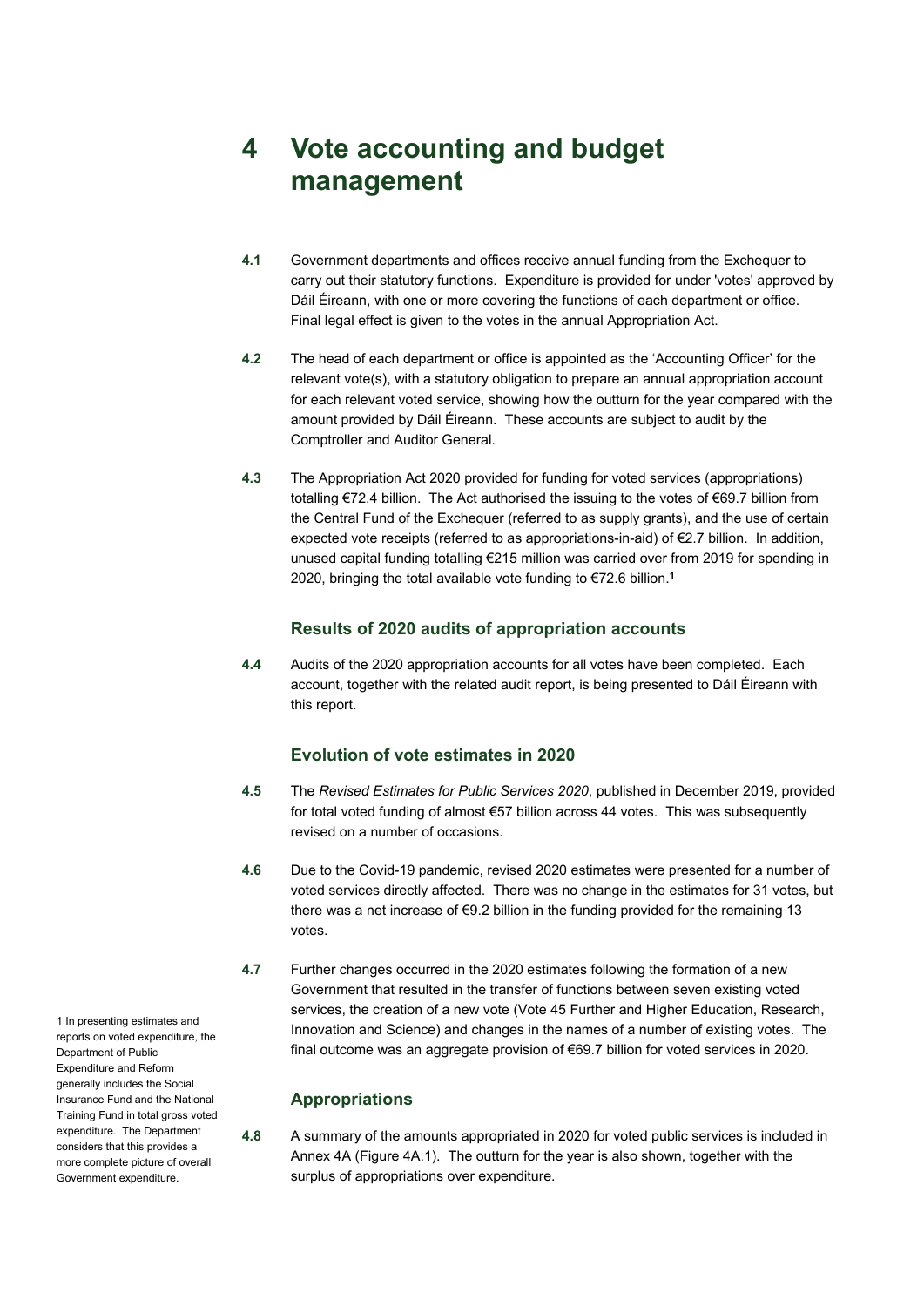#### **Vote outturn**

**4.9** Aggregate expenditure and appropriations-in-aid of all votes for the years 2012 to 2020 are presented in Figure 4.1. The total amount spent by departments and offices in 2020 was €70.1 billion (gross). After deduction of realised appropriations-in-aid totalling €2.8 billion, the net expenditure in the year was €67.3 billion.



**Figure 4.1 Voted expenditure outturn, 2012 to 2020**

Source: Reports on the Accounts of the Public Services, 2012 to 2020, Annex 4A Figure 4A.1

#### **Surpluses**

- **4.10** Departments and offices are not permitted to spend more than the amount appropriated for each vote. When the net expenditure in the year is less than the amount provided, the surplus is liable to be surrendered to the Exchequer.
- **4.11** Surpluses were recorded by all votes in 2020. The 2020 surpluses totalled €2,653 million — the highest surplus in many years (see Figure 4.2). Of that amount, a total of €710 million was approved for carry over to 2021. The balance of €1,943 million was due for surrender. The sums liable for surrender or carried over to 2021 for each vote are shown in Annex 4A (Figure 4A.2).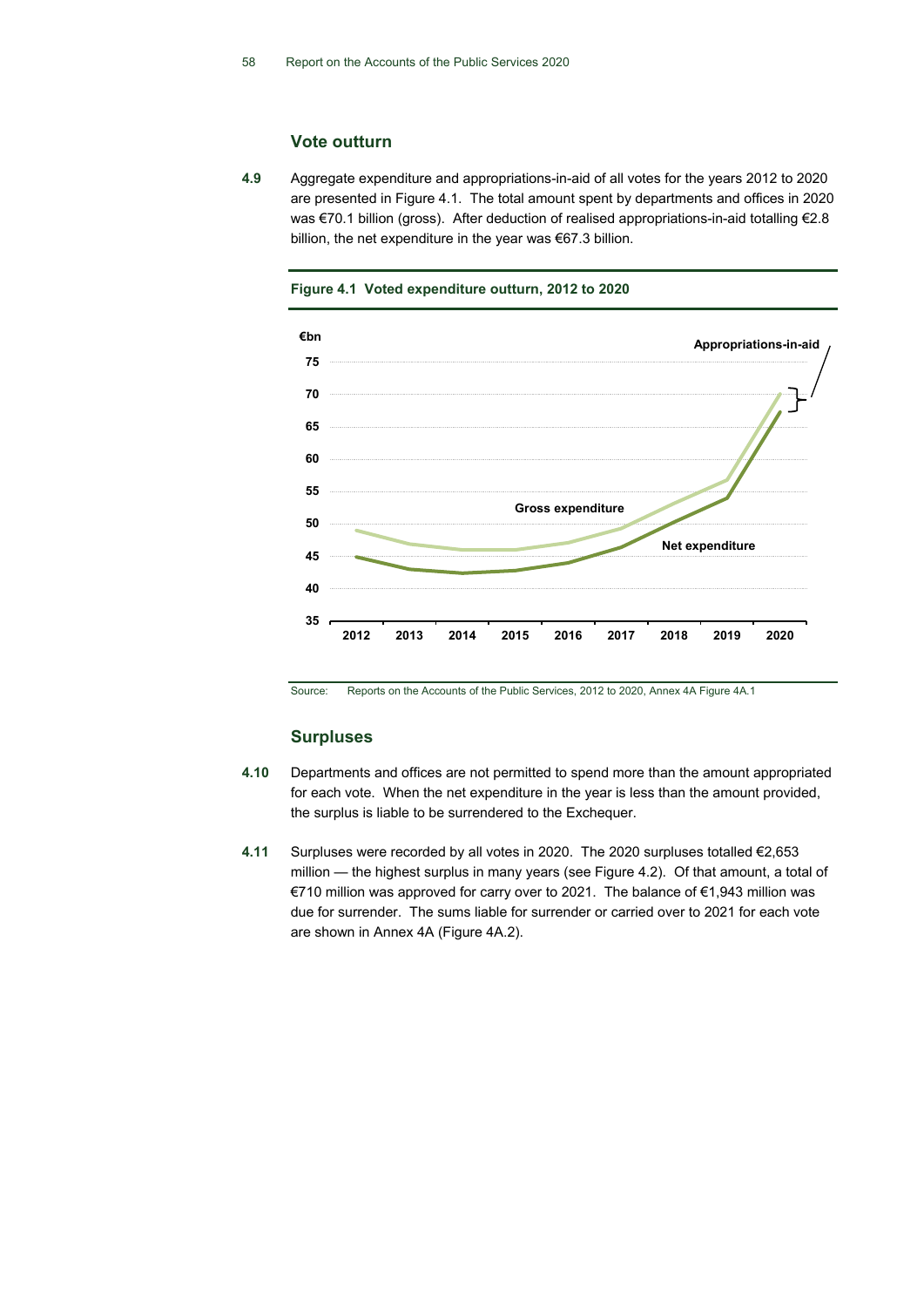

#### **Figure 4.2 Surplus appropriations, 2012 to 2020**

Source: Reports on the Accounts of the Public Services, 2012 to 2020, Annex 4A Figure 4A.2

#### **Budget variance**

**4.12** The estimated amounts approved by Dáil Éireann for 2020 represent the forecast of the amount required to meet the cost of the services to be provided from each vote.**<sup>1</sup>** The budget variance is the difference between these estimates of net expenditure and the actual outturn in a year.**<sup>2</sup>** Each year since 2016, the total net expenditure for all votes has been less than the total provided (see Figure 4.3).

**Figure 4.3 Net expenditure variance from budget, all votes, 2012 to 2020**



Source: Analysis by the Office of the Comptroller and Auditor General

1 For 2020, the estimated amounts reflect the final revised estimates approved by Dáil Éireann, which took account of Covid-19 related requirements and changes in the vote structure arising from the change in Government in mid-2020.

2 There is a statutory provision to allow unspent capital allocations to be carried over to the following year for use for the same purpose, with Department of Public Expenditure and Reform agreement. In this report, such carryover amounts are treated as part of the (following year's) annual appropriations.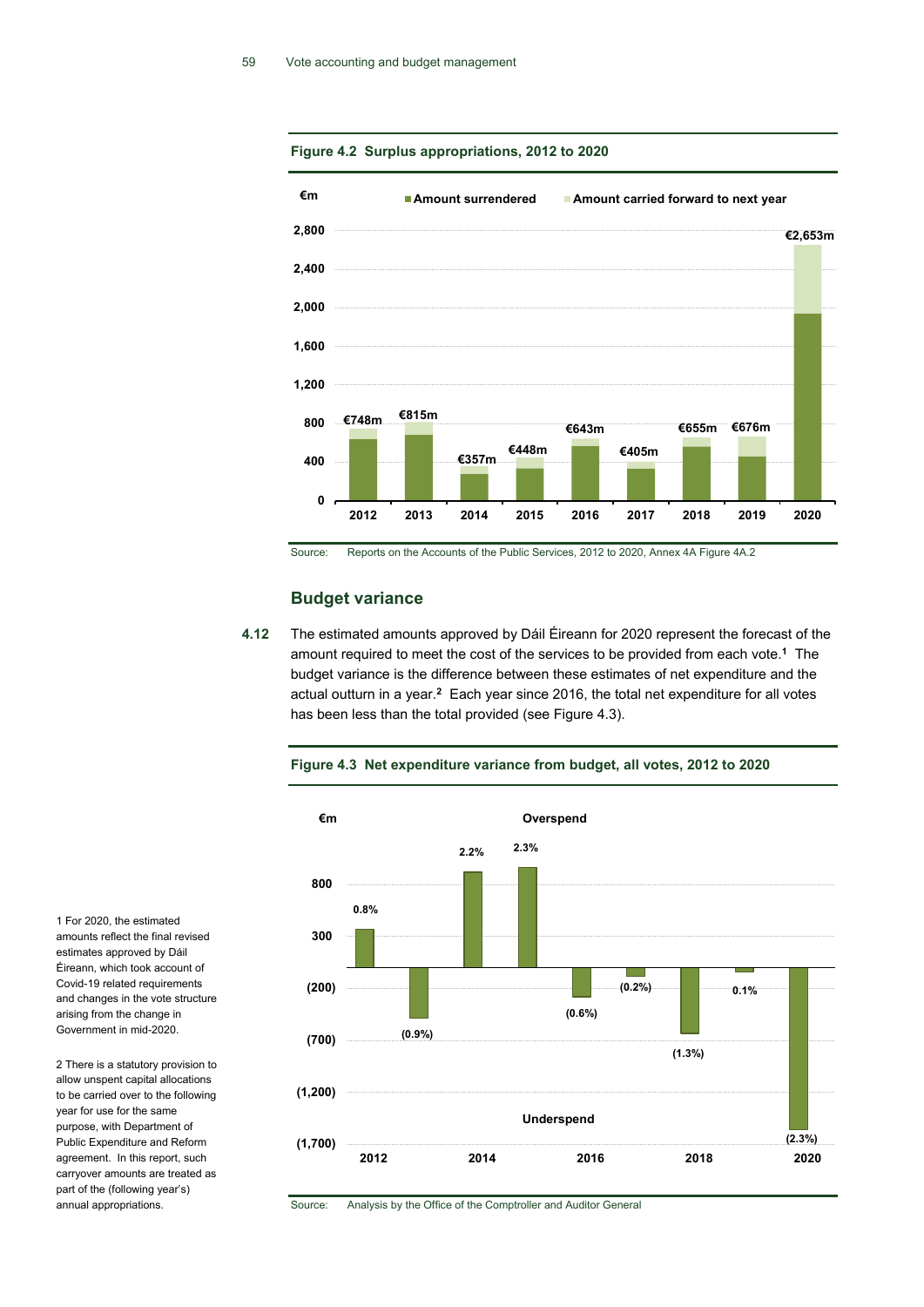#### **Exchequer receipts**

- **4.13** All receipts of central government departments and offices are liable for lodgement to the Central Fund, unless Dáil Éireann decides that they may be applied as appropriations-in-aid.
- **4.14** Examples of receipts that are not treated as appropriations-in-aid include Ireland's receipts from the EU Emissions Trading System, Property Registration Authority fees and court fine receipts. These are transferred to the Central Fund, and are referred to as Exchequer 'extra' receipts. Windfall receipts are also usually brought to account in this way, including proceeds of significant sales of property, receipts on foot of surplus income or profits of State companies, interest, dividends or capital repayments, compensation payments and voluntary surrender of salary.
- **4.15** Exchequer extra receipts realised in 2020 are shown in the notes to the relevant appropriation accounts. Exchequer extra receipts recorded by departments and offices in 2020 totalled €245 million (2019: €301 million). The aggregate amount of those receipts reported in each account is set out in Annex 4A (Figure 4A.3).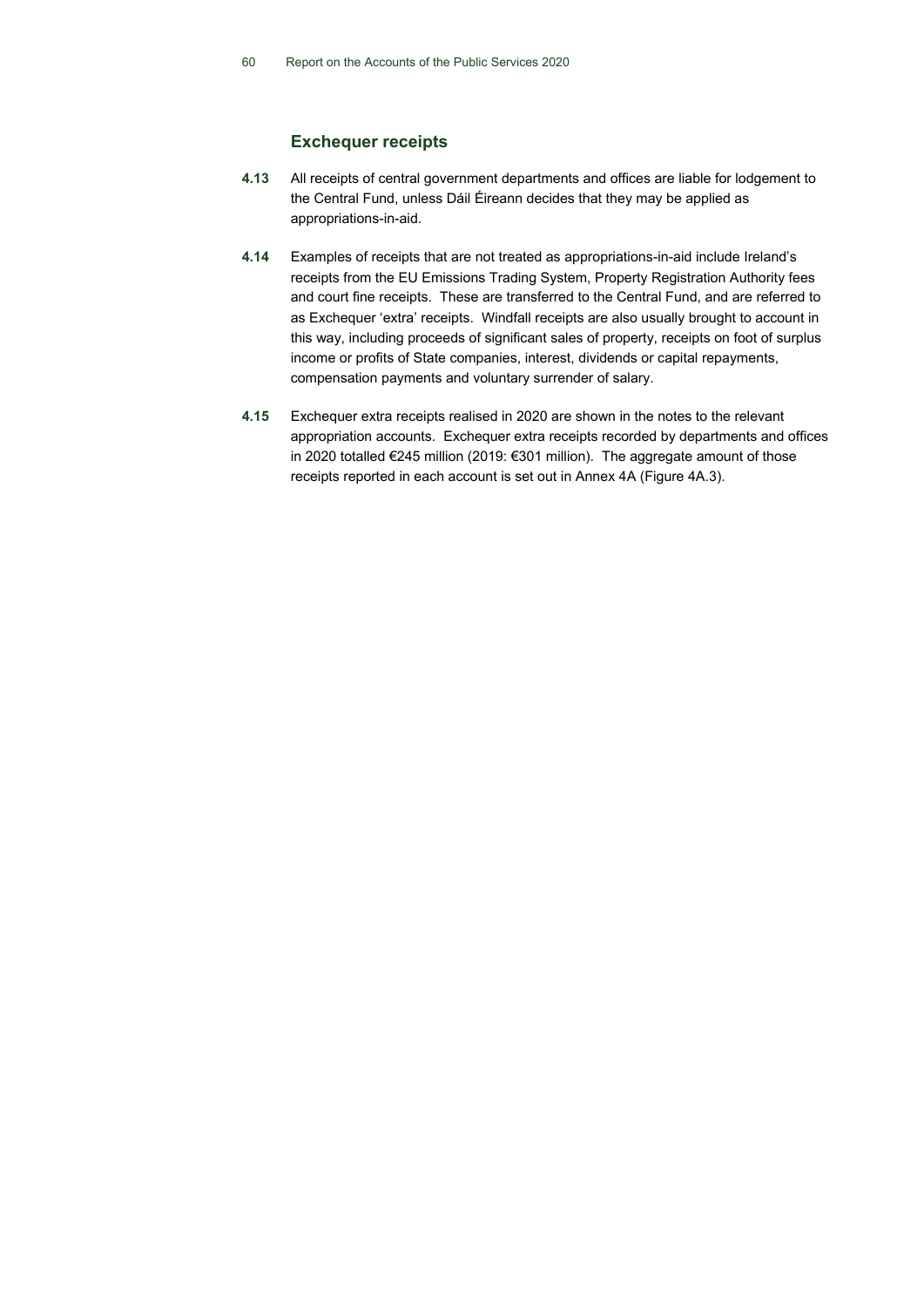#### **Annex 4A Vote financial outturn**

Dáil Éireann provides money for the ordinary services of government departments and offices by approving estimates of the amounts required for those services in the course of each year, and giving statutory effect to those estimates in the annual Appropriation Act. The expenditure is provided for under a series of 'votes'. By law, an appropriation account must be produced for each vote. The account must provide details of the outturn for the year against the amount provided by Dáil Éireann.

Figure 4A.1 provides a summary of appropriations for public services in 2020, by vote.

Figure 4A.2 shows how surplus appropriations in 2020 were applied — either through deferral of expenditure to 2021, or by surrender to the Exchequer.

Figure 4A.3 shows the Exchequer extra receipts recorded against each vote in 2020.

Explanations of some of the terms used in the tables are given below.

| Supply grant                    | The money granted (or voted) by Dáil Éireann for each of the<br>public services.                                                                                                                                   |
|---------------------------------|--------------------------------------------------------------------------------------------------------------------------------------------------------------------------------------------------------------------|
| Deferred from 2019              | Amount of capital funding not spent in 2019 and carried over<br>for expenditure on capital services in 2020. The carry-over<br>of these sums was approved by Dáil Éireann.                                         |
| Appropriations-in-aid           | Departmental receipts which, with the agreement of Dáil<br>Éireann, may be retained to defray the expenses of the vote<br>to which they relate.                                                                    |
| <b>Total appropriations</b>     | Sum of the supply grant, deferred 2019 capital moneys (if<br>any) and appropriations-in-aid.                                                                                                                       |
| Surplus for the year            | The excess of total appropriations by Dáil Éireann over the<br>gross expenditure together with any surplus on<br>appropriations-in-aid. The surplus for the year is liable for<br>surrender back to the Exchequer. |
| Deferred surrender              | Amount of capital funding not spent in 2020 which was<br>carried over for expenditure in 2021. These carry overs<br>were approved by Dáil Éireann.                                                                 |
| Surplus to be surrendered       | Amount of money appropriated in 2020 but not spent in the<br>year or deferred to 2021, and so required to be surrendered<br>to the Exchequer.                                                                      |
| <b>Exchequer extra receipts</b> | Departmental receipts that are not appropriated-in-aid of the<br>vote, but are transferred to the Exchequer.                                                                                                       |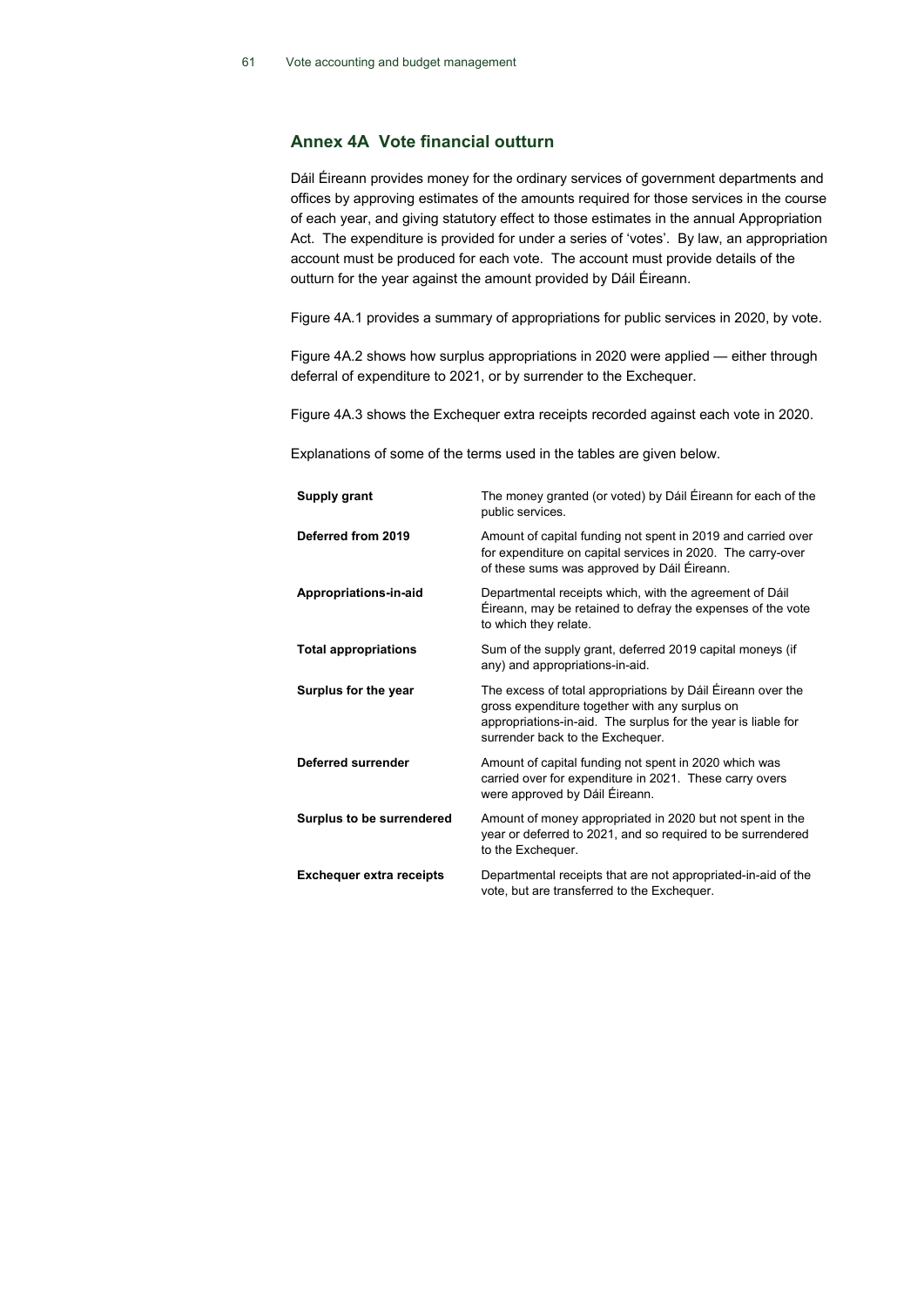**Figure 4A.1 Summary of appropriations for public services in 2020, by vote**

| <b>Vote</b>    | <b>Service</b>                                              | <b>Amount appropriated</b> |                                 |                                  | Outturn      |                             |                                  | Surplus/deficit    |                                      |                                     |                                                       |
|----------------|-------------------------------------------------------------|----------------------------|---------------------------------|----------------------------------|--------------|-----------------------------|----------------------------------|--------------------|--------------------------------------|-------------------------------------|-------------------------------------------------------|
|                |                                                             | <b>Supply</b><br>grants    | <b>Deferred</b><br>from 2019    | <b>Appropriations</b><br>-in-aid | <b>Total</b> | <b>Gross</b><br>expenditure | <b>Appropriations</b><br>-in-aid | Net<br>expenditure | <b>Gross</b><br>surplus<br>(deficit) | Excess/<br>(deficit) in<br>receipts | <b>Net</b><br>surplus<br>for the<br>year <sup>a</sup> |
|                |                                                             | €000                       | €000                            | €000                             | €000         | €000                        | €000                             | €000               | €000                                 | €000                                | €000                                                  |
| 1              | President's Establishment                                   | 4,500                      |                                 | 74                               | 4,574        | 3,922                       | 81                               | 3,841              | 652                                  | 7                                   | 659                                                   |
| 2              | Department of the Taoiseach                                 | 54,013                     |                                 | 855                              | 54,868       | 42,808                      | 626                              | 42,182             | 12,060                               | (229)                               | 11,831                                                |
| 3              | Office of the Attorney General                              | 16,180                     |                                 | 705                              | 16,885       | 15,682                      | 542                              | 15,140             | 1,203                                | (163)                               | 1,040                                                 |
| 4              | <b>Central Statistics Office</b>                            | 65,690                     |                                 | 1,320                            | 67,010       | 64,979                      | 1,469                            | 63,510             | 2,031                                | 149                                 | 2,180                                                 |
| 5              | Office of the Director of Public<br>Prosecutions            | 43,968                     |                                 | 845                              | 44,813       | 44,248                      | 701                              | 43,547             | 565                                  | (144)                               | 421                                                   |
| 6              | Office of the Chief State Solicitor                         | 37,381                     |                                 | 810                              | 38,191       | 38,050                      | 904                              | 37,146             | 141                                  | 94                                  | 235                                                   |
| $\overline{7}$ | Office of the Minister for Finance                          | 38,573                     |                                 | 1,310                            | 39,883       | 35,977                      | 753                              | 35,224             | 3,906                                | (557)                               | 3,349                                                 |
| 8              | Office of the Comptroller and Auditor<br>General            | 9,116                      |                                 | 6,031                            | 15,147       | 14,301                      | 6,616                            | 7,685              | 846                                  | 585                                 | 1,431                                                 |
| 9              | Office of the Revenue Commissioners                         | 411,794                    |                                 | 59,387                           | 471,181      | 467,231                     | 60,278                           | 406,953            | 3,950                                | 891                                 | 4,841                                                 |
| 10             | Tax Appeals Commission                                      | 3,233                      |                                 | 75                               | 3,308        | 3,018                       | 63                               | 2,955              | 290                                  | (12)                                | 278                                                   |
| 11             | Office of the Minister for Public Expenditure<br>and Reform | 42,745                     | 146                             | 2,184                            | 45,075       | 41,720                      | 3,062                            | 38,658             | 3,355                                | 878                                 | 4,233                                                 |
| 12             | Superannuation and Retired Allowances                       | 375,517                    |                                 | 264,600                          | 640,117      | 628,412                     | 366,104                          | 262,308            | 11,705                               | 101,504                             | 113,209                                               |
| 13             | Office of Public Works                                      | 490,427                    | 8,000                           | 15,000                           | 513,427      | 488,307                     | 12,113                           | 476,194            | 25,120                               | (2,887)                             | 22,233                                                |
| 14             | State Laboratory                                            | 10,271                     |                                 | 1,046                            | 11,317       | 11,061                      | 1,028                            | 10,033             | 256                                  | (18)                                | 238                                                   |
| 15             | <b>Secret Service</b>                                       | 2,000                      | $\hspace{0.1mm}-\hspace{0.1mm}$ | $\hspace{0.1mm}-\hspace{0.1mm}$  | 2,000        | 1,068                       | $\overline{\phantom{a}}$         | 1,068              | 932                                  |                                     | 932                                                   |
| 16             | <b>Valuation Office</b>                                     | 16,354                     | $\hspace{0.1mm}-\hspace{0.1mm}$ | 1,283                            | 17,637       | 10,282                      | 895                              | 9,387              | 7,355                                | (388)                               | 6,967                                                 |
| 17             | <b>Public Appointments Service</b>                          | 16,291                     | 150                             | 154                              | 16,595       | 13,940                      | 312                              | 13,628             | 2,655                                | 158                                 | 2,813                                                 |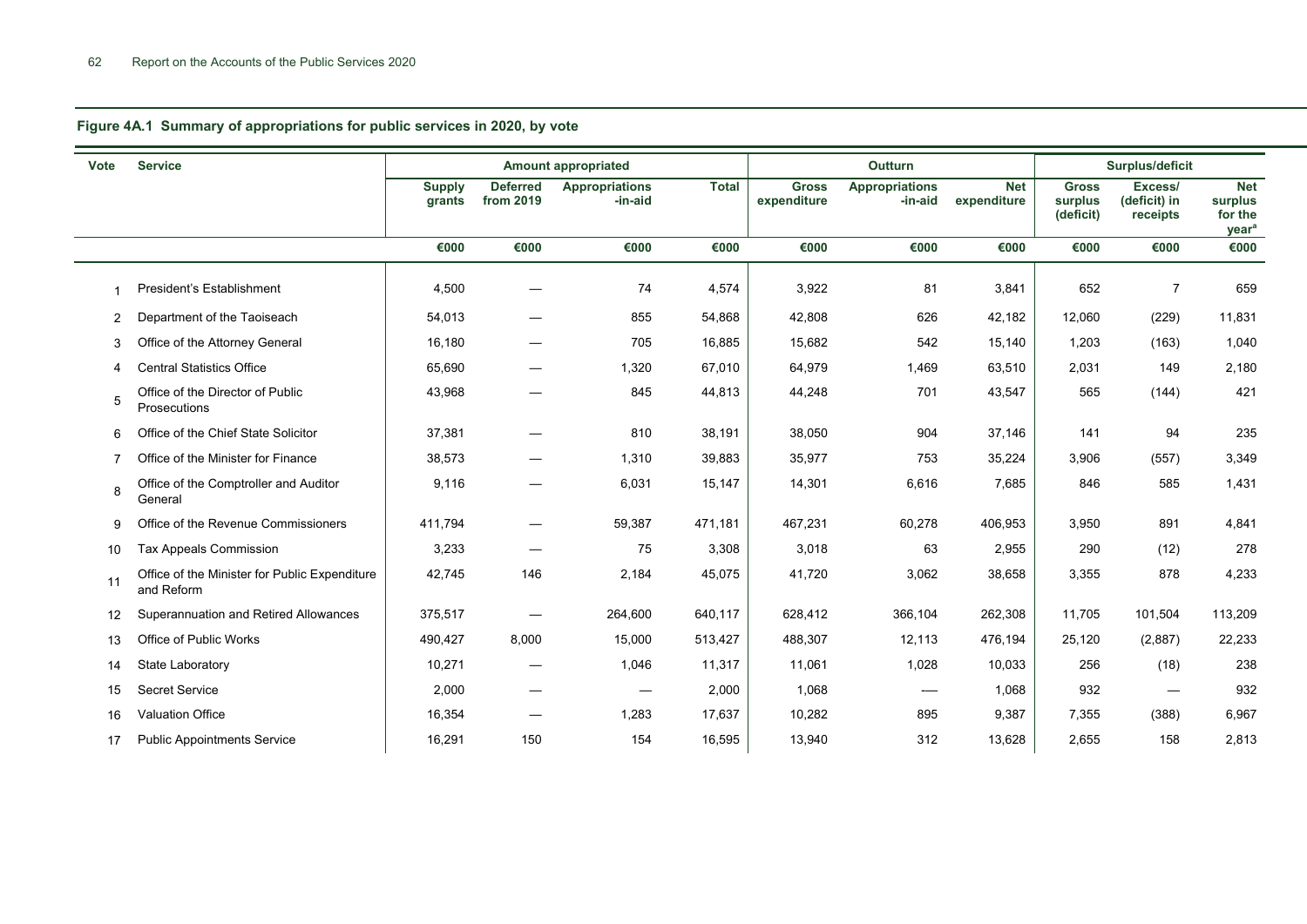#### 63 Vote accounting and budget management

| <b>Vote</b> | <b>Service</b>                                         |                         |                                 | <b>Amount appropriated</b>       |              | Outturn                     |                                  |                           | Surplus/deficit                      |                                     |                                                       |
|-------------|--------------------------------------------------------|-------------------------|---------------------------------|----------------------------------|--------------|-----------------------------|----------------------------------|---------------------------|--------------------------------------|-------------------------------------|-------------------------------------------------------|
|             |                                                        | <b>Supply</b><br>grants | <b>Deferred</b><br>from 2019    | <b>Appropriations</b><br>-in-aid | <b>Total</b> | <b>Gross</b><br>expenditure | <b>Appropriations</b><br>-in-aid | <b>Net</b><br>expenditure | <b>Gross</b><br>surplus<br>(deficit) | Excess/<br>(deficit) in<br>receipts | <b>Net</b><br>surplus<br>for the<br>year <sup>a</sup> |
|             |                                                        | €000                    | €000                            | €000                             | €000         | €000                        | €000                             | €000                      | €000                                 | €000                                | €000                                                  |
| 18          | National Shared Services Office                        | 55,400                  | 1,024                           | 6,005                            | 62,429       | 47,862                      | 5,911                            | 41,951                    | 14,567                               | (94)                                | 14,473                                                |
| 19          | Office of the Ombudsman                                | 11,839                  |                                 | 482                              | 12,321       | 10,136                      | 383                              | 9,753                     | 2,185                                | (99)                                | 2,086                                                 |
| 20          | An Garda Síochána                                      | 1,826,906               | —                               | 115,563                          | 1,942,469    | 1,927,814                   | 117,237                          | 1,810,577                 | 14,655                               | 1,674                               | 16,329                                                |
| 21          | Prisons                                                | 397,211                 | $\hspace{0.1mm}-\hspace{0.1mm}$ | 10,880                           | 408,091      | 400,879                     | 10,825                           | 390,054                   | 7,212                                | (55)                                | 7,157                                                 |
| 22          | <b>Courts Service</b>                                  | 129,245                 | $\overline{\phantom{0}}$        | 31,933                           | 161,178      | 154,628                     | 32,634                           | 121,994                   | 6,550                                | 701                                 | 7,251                                                 |
| 23          | <b>Property Registration Authority</b>                 | 31,788                  |                                 | 531                              | 32,319       | 31,100                      | 607                              | 30,493                    | 1,219                                | 76                                  | 1,295                                                 |
| 24          | Justice                                                | 350,994                 |                                 | 67,061                           | 418,055      | 399,206                     | 72,192                           | 327,014                   | 18,849                               | 5,131                               | 23,980                                                |
| 25          | Irish Human Rights and Equality<br>Commission          | 6,733                   |                                 | 81                               | 6,814        | 6,154                       | 70                               | 6,084                     | 660                                  | (11)                                | 649                                                   |
| 26          | Education                                              | 8,378,554               | $\qquad \qquad$                 | 331,931                          | 8,710,485    | 8,595,589                   | 354,947                          | 8,240,642                 | 114,896                              | 23,016                              | 137,912                                               |
| 27          | International Co-operation                             | 549,702                 |                                 | 1,030                            | 550,732      | 547,719                     | 1,046                            | 546,673                   | 3,013                                | 16                                  | 3,029                                                 |
| 28          | Foreign Affairs                                        | 225,444                 |                                 | 44,701                           | 270,145      | 254,896                     | 38,264                           | 216,632                   | 15,249                               | (6, 437)                            | 8,812                                                 |
| 29          | Environment, Climate and Communications                | 488,923                 | 27,296                          | 25,224                           | 541,443      | 428,267                     | 13,120                           | 415,147                   | 113,176                              | (12, 104)                           | 101,071                                               |
| 30          | Agriculture, Food and the Marine                       | 1,402,659               | 19,800                          | 354,255                          | 1,776,714    | 1,674,994                   | 388,488                          | 1,286,506                 | 101,720                              | 34,233                              | 135,953                                               |
| 31          | Transport                                              | 3,028,511               | 19,162                          | 22,323                           | 3,069,996    | 2,679,587                   | 17,800                           | 2,661,787                 | 390,409                              | (4, 523)                            | 385,886                                               |
| 32          | Enterprise, Trade and Employment                       | 1,855,169               | 42,150                          | 52,708                           | 1,950,027    | 1,764,678                   | 49,781                           | 1,714,897                 | 185,349                              | (2,927)                             | 182,422                                               |
| 33          | Tourism, Culture, Arts, Gaeltacht, Sports<br>and Media | 754,609                 | 32,796 b                        | 248,296                          | 1,035,701    | 972,063                     | 234,462                          | 737,601                   | 63,638                               | (13, 834)                           | 49,804                                                |
| 34          | Housing, Local Government and Heritage                 | 5,410,287               | 33,500                          | 57,910                           | 5,501,697    | 5,272,561                   | 55,318                           | 5,217,243                 | 229,136                              | (2, 592)                            | 226,544                                               |
| 35          | Army Pensions                                          | 254,150                 |                                 | 5,000                            | 259,150      | 251,027                     | 4,986                            | 246,041                   | 8,123                                | (14)                                | 8,109                                                 |
| 36          | Defence                                                | 756,961                 | $\hspace{0.1mm}-\hspace{0.1mm}$ | 24,070                           | 781,031      | 780,999                     | 30,210                           | 750,789                   | 32                                   | 6,140                               | 6,172                                                 |
| 37          | <b>Social Protection</b>                               | 17, 132, 485            | 1,187                           | 218,190                          | 17,351,862   | 16,472,360                  | 201,541                          | 16,270,819                | 879,502                              | (16, 649)                           | 862,853                                               |
| 38          | Health                                                 | 20,412,200              | 30,000                          | 463,222                          | 20,905,422   | 20,809,989                  | 487,723                          | 20,322,266                | 95,433                               | 24,501                              | 119,934                                               |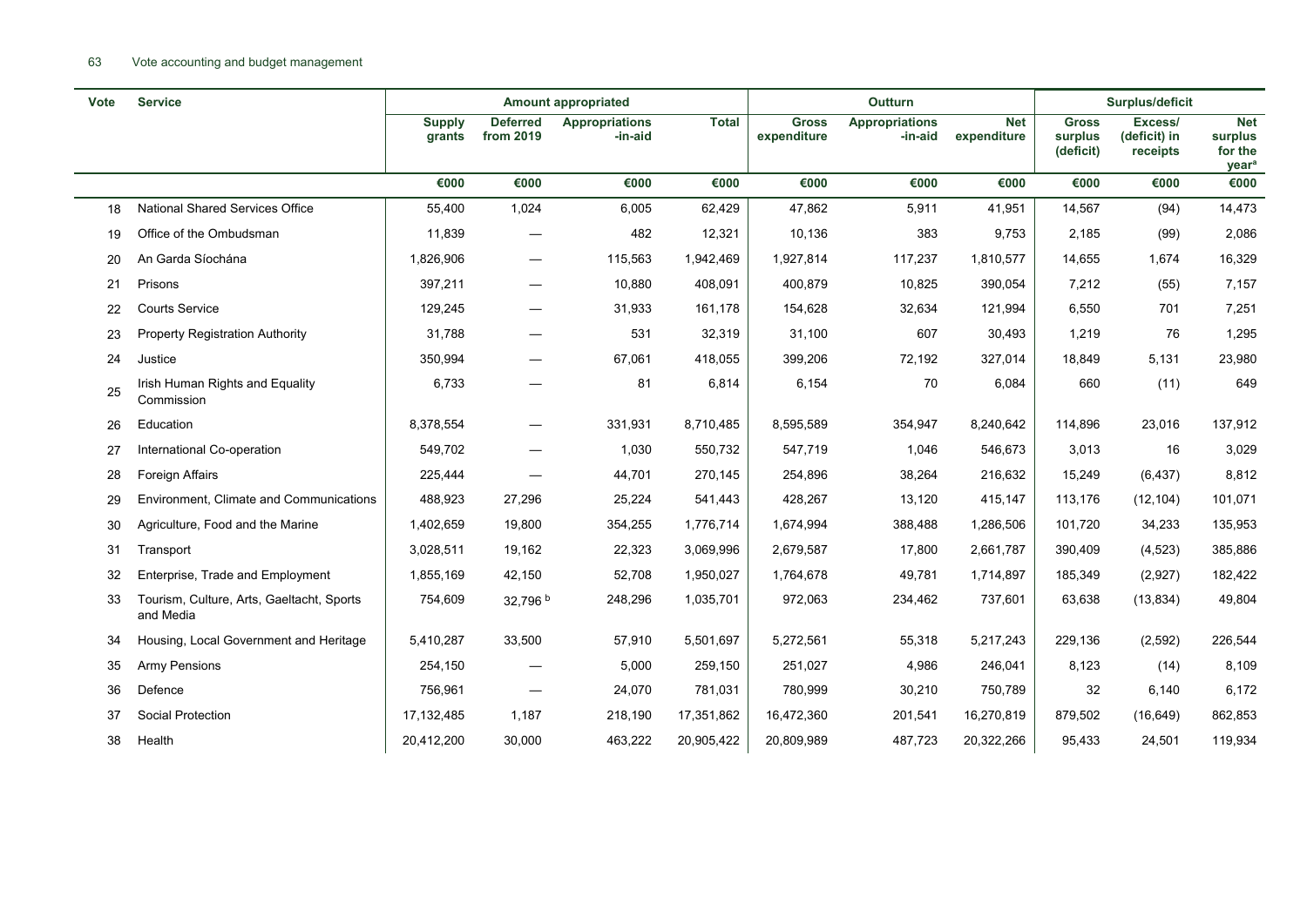| Vote | <b>Service</b>                                                    | <b>Amount appropriated</b> |                              |                                  | <b>Outturn</b> |                             |                                  | Surplus/deficit           |                                      |                                     |                                                       |
|------|-------------------------------------------------------------------|----------------------------|------------------------------|----------------------------------|----------------|-----------------------------|----------------------------------|---------------------------|--------------------------------------|-------------------------------------|-------------------------------------------------------|
|      |                                                                   | <b>Supply</b><br>grants    | <b>Deferred</b><br>from 2019 | <b>Appropriations</b><br>-in-aid | <b>Total</b>   | <b>Gross</b><br>expenditure | <b>Appropriations</b><br>-in-aid | <b>Net</b><br>expenditure | <b>Gross</b><br>surplus<br>(deficit) | Excess/<br>(deficit) in<br>receipts | <b>Net</b><br>surplus<br>for the<br>year <sup>a</sup> |
|      |                                                                   | €000                       | €000                         | €000                             | €000           | €000                        | €000                             | €000                      | €000                                 | €000                                | €000                                                  |
| 39   | Office of Government Procurement                                  | 18,352                     | 59                           | 358                              | 18,769         | 16,497                      | 453                              | 16,044                    | 2,272                                | 95                                  | 2,367                                                 |
| 40   | Children Equality, Disability, Integration<br>and Youth Affairs   | 1,800,071                  | $\overline{\phantom{m}}$     | 36,530                           | 1,836,601      | 1,712,990                   | 35,646                           | 1,677,344                 | 123,611                              | (884)                               | 122,727                                               |
| 41   | <b>Policing Authority</b>                                         | 3,366                      |                              | 47                               | 3,413          | 2,817                       | 66                               | 2,751                     | 596                                  | 19                                  | 615                                                   |
| 42   | Rural and Community Development                                   | 293,442                    |                              | 81,390                           | 374,832        | 359,418                     | 84,677                           | 274,741                   | 15,414                               | 3,287                               | 18,701                                                |
| 43   | Office of the Government Chief Information<br>Officer             | 21,704                     |                              | 125                              | 21,829         | 21,436                      | 143                              | 21,293                    | 393                                  | 18                                  | 413                                                   |
| 44   | Data Protection Commission                                        | 16,686                     |                              | 230                              | 16,916         | 12,218                      | 155                              | 12,063                    | 4,698                                | (75)                                | 4,623                                                 |
| 45   | Further and Higher Education, Research,<br>Innovation and Science | 2,445,714                  |                              | 103,442                          | 2,549,156      | 2,526,540                   | 105,710                          | 2,420,830                 | 22,616                               | 2,268                               | 24,884                                                |
|      | <b>Total</b>                                                      | 69,697,158                 | $215,270^{b}$                | 2,659,197                        | 72,571,625     | 70,059,430                  | 2,799,942                        | 67,259,488                | 2,512,195                            | 140,745                             | 2,652,939                                             |

Source: 2020 Appropriation Accounts. Any apparent differences in totals are due to rounding.

Notes: a The net surplus is comprised of the excess of total appropriations by Dáil Éireann over the gross expenditure together with the excess (deficit) on appropriations-in-aid.

b This amount does not agree to the Appropriation Act 2019 as amended by S.I. No. 85 of 2020 but rather to the Revised Estimates Volumes for 2021.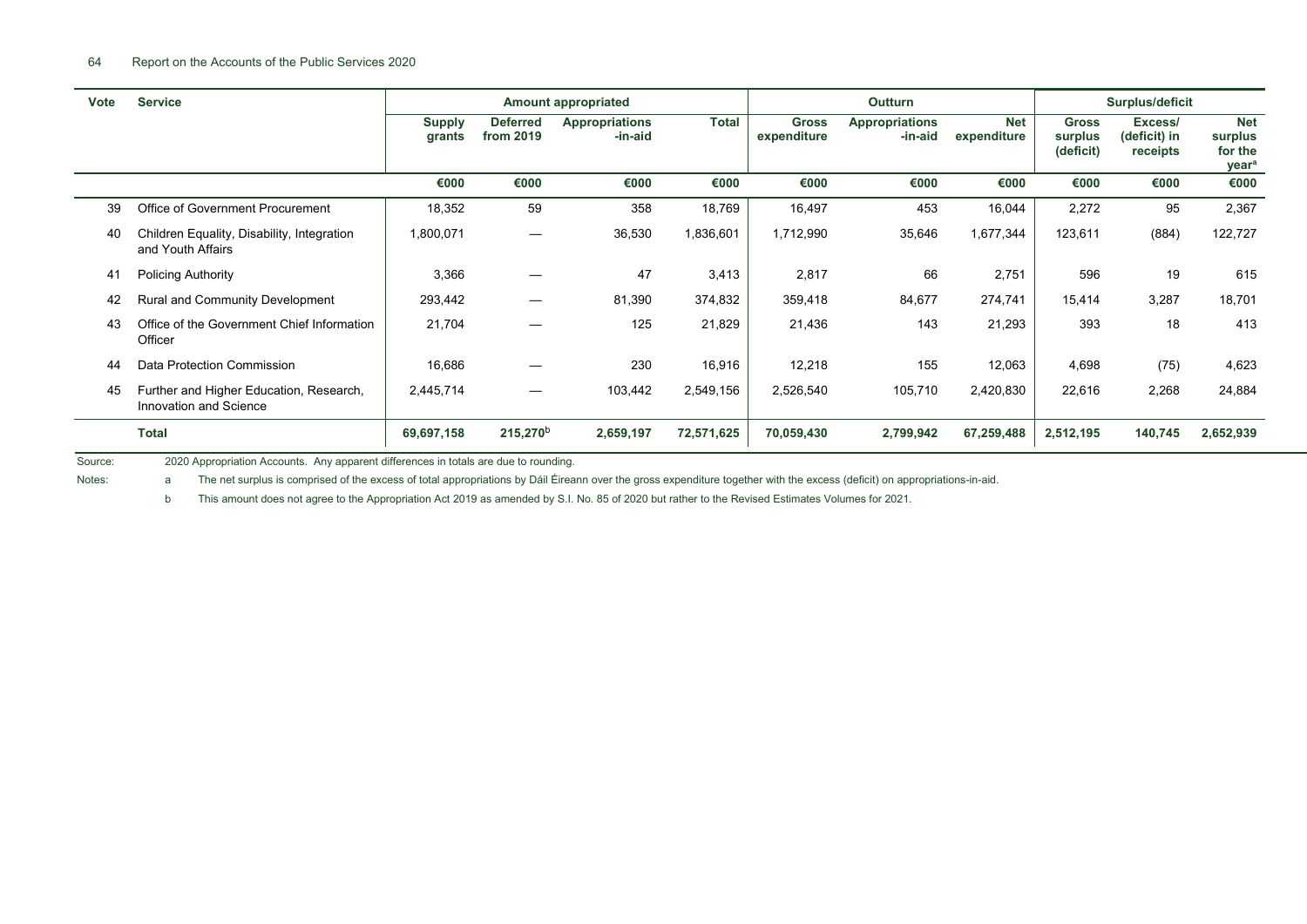## **Figure 4A.2 Application of surplus 2020 appropriations, by vote**

l,

| <b>Vote</b>  | <b>Service</b>                                                 | Surplus for the | <b>Deferred surrender</b> | <b>Surplus for</b> |
|--------------|----------------------------------------------------------------|-----------------|---------------------------|--------------------|
|              |                                                                | year<br>€000    | (to 2021)<br>€000         | surrender<br>€000  |
| $\mathbf{1}$ | President's Establishment                                      | 658             |                           |                    |
| 2            | Department of the Taoiseach                                    |                 |                           | 658                |
| 3            | Office of the Attorney General                                 | 11,831          |                           | 11,831             |
| 4            | <b>Central Statistics Office</b>                               | 1,040           |                           | 1,040              |
| 5            | Office of the Director of Public Prosecutions                  | 2,180           |                           | 2,180              |
| 6            | Office of the Chief State Solicitor                            | 421             |                           | 421                |
| 7            | Office of the Minister for Finance                             | 235             |                           | 235                |
| 8            | Office of the Comptroller and Auditor General                  | 3,349           |                           | 3,349              |
| 9            | Office of the Revenue Commissioners                            | 1,431           |                           | 1,431              |
| 10           | <b>Tax Appeals Commission</b>                                  | 4,841           |                           | 4,841              |
|              |                                                                | 278             |                           | 278                |
| 11           | Office of the Minister for Public Expenditure and Reform       | 4,233           |                           | 4,233              |
| 12           | Superannuation and Retired Allowances                          | 113,209         |                           | 113,209            |
| 13           | Office of Public Works                                         | 22,233          | 20,000                    | 2,233              |
| 14           | State Laboratory                                               | 238             |                           | 238                |
| 15           | <b>Secret Service</b>                                          | 932             |                           | 932                |
| 16           | <b>Valuation Office</b>                                        | 6,967           |                           | 6,967              |
| 17           | <b>Public Appointments Service</b>                             | 2,813           | 200                       | 2,613              |
| 18           | <b>National Shared Services Office</b>                         | 14,473          | 1,435                     | 13,038             |
| 19           | Office of the Ombudsman                                        | 2,086           |                           | 2,086              |
| 20           | An Garda Síochána                                              | 16,329          | 12,750                    | 3,579              |
| 21           | Prisons                                                        | 7,157           | 5,468                     | 1,689              |
| 22           | <b>Courts Service</b>                                          | 7,251           | 4,895                     | 2,356              |
| 23           | <b>Property Registration Authority</b>                         | 1,295           |                           | 1,295              |
| 24           | Justice                                                        | 23,980          | 3,900                     | 20,080             |
| 25           | Irish Human Rights and Equality Commission                     | 649             |                           | 649                |
| 26           | Education                                                      | 137,912         |                           | 137,912            |
| 27           | International Co-operation                                     | 3,029           |                           | 3,029              |
| 28           | <b>Foreign Affairs</b>                                         | 8,812           |                           | 8,812              |
| 29           | Environment, Climate and Communications                        | 101,072         | 37,747                    | 63,325             |
| 30           | Agriculture, Food and the Marine                               | 135,953         | 31,600                    | 104,353            |
| 31           | Transport                                                      | 385,886         | 151,480                   | 234,406            |
| 32           | Enterprise, Trade and Employment                               | 182,422         | 106,200                   | 76,222             |
| 33           | Tourism, Culture, Arts, Gaeltacht, Sports and Media            | 49,804          | 16,892                    | 32,912             |
| 34           | Housing, Local Government and Heritage                         | 226,544         | 214,000                   | 12,544             |
| 35           | <b>Army Pensions</b>                                           | 8,109           |                           | 8,109              |
| 36           | Defence                                                        | 6,172           |                           | 6,172              |
| 37           | Social Protection                                              | 862,853         | 910                       | 861,943            |
| 38           | Health                                                         | 119,934         | 68,174                    | 51,760             |
| 39           | Office of Government Procurement                               | 2,367           | 59                        | 2,308              |
| 40           | Children Equality, Disability, Integration and Youth Affairs   | 122,727         | 4,100                     | 118,627            |
| 41           | <b>Policing Authority</b>                                      | 615             |                           | 615                |
| 42           | <b>Rural and Community Development</b>                         | 18,701          | 13,180                    | 5,521              |
| 43           | Office of the Government Chief Information Officer             | 411             |                           | 411                |
| 44           | Data Protection Commission                                     | 4,623           |                           | 4,623              |
| 45           | Further and Higher Education, Research, Innovation and Science | 24,884          | 16,700                    | 8,184              |
| <b>Total</b> |                                                                | 2,652,938       | 709,690                   | 1,943,248          |

Source: 2020 Appropriation Accounts. Analysis by the Office of the Comptroller and Auditor General.